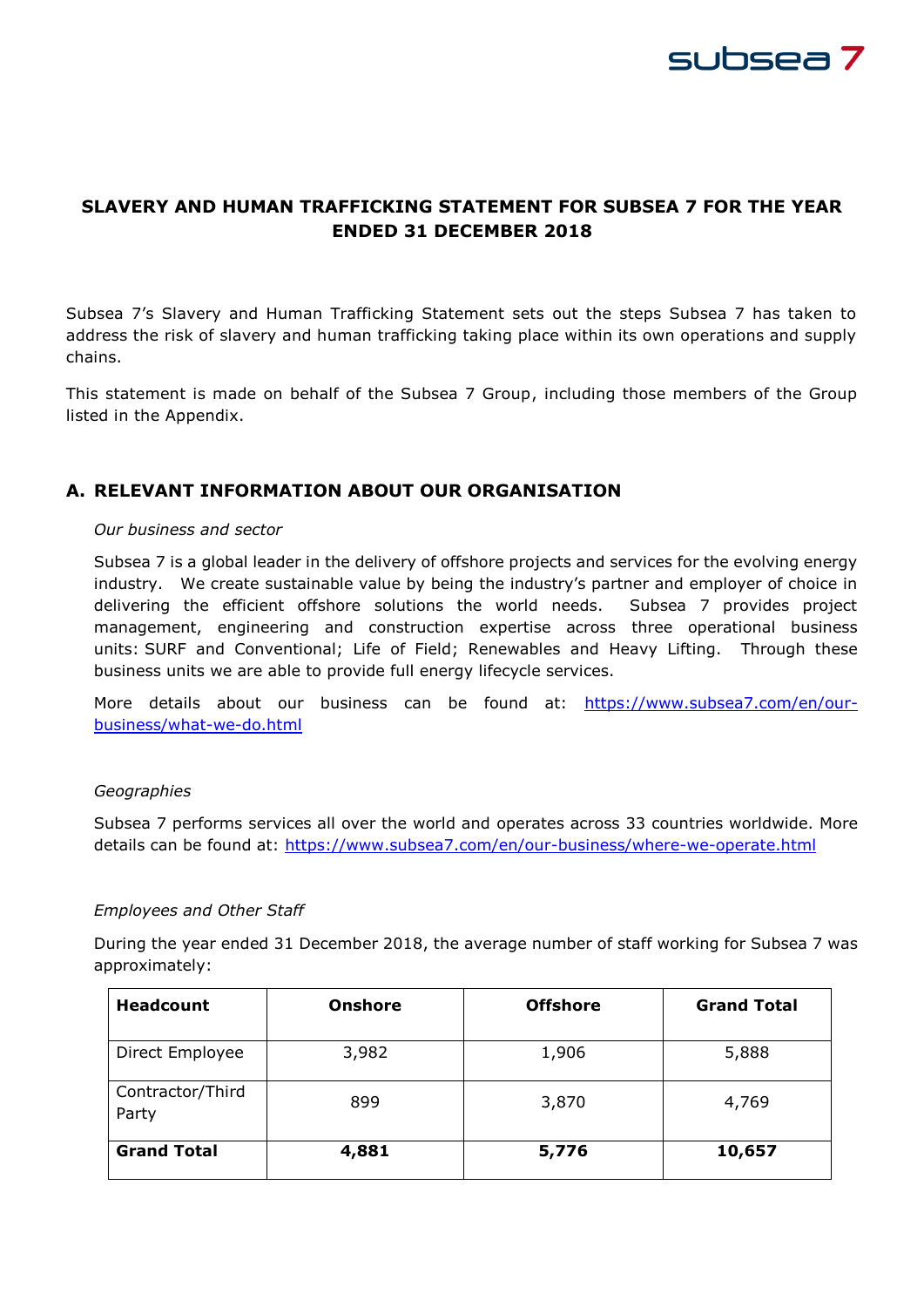

#### *Supply Chain*

Subsea 7 has a very large and complex supply chain, comprising nearly 6,600 direct suppliers based in over 80 countries, and many sub-suppliers. These suppliers provide a broad range of materials and services, ranging from non-operational, office- and site-based services such as cleaning and security, through the provision of agency staff for offshore work, to pipeline and fabrication, vessel fabrication, logistics, and a whole range of construction and fabrication services and material supplies.

### **B. EXISTING POLICIES AND PROCEDURES IN RELATION TO MODERN SLAVERY**

#### *Human Rights Policy Statement*

As part of our response to the Modern Slavery Act, we developed a Group-wide Human Rights policy, to pull together our existing policies, procedures and commitments under one coherent human rights policy and programme and ensure that modern slavery and human trafficking risks are more explicitly addressed. In 2018 this policy statement was launched across Subsea 7. This is one of our three highest level policy statements. It sits alongside our Ethics Policy Statement and HSEQ Policy Statement, and all three statements are displayed prominently at our offices and sites.

Our Human Rights Policy Statement and Ethics Policy Statement, along with our Code of Conduct and Code of Conduct for Suppliers, can be found at:

<https://www.subsea7.com/en/about-us/conduct-and-ethics.html>

#### *Code of Conduct*

The Subsea 7 Code of Conduct (the Code) is applicable to all personnel working for and on behalf of Subsea 7 globally, including direct employees and agency and contract staff. The Code sets out our commitment to conducting business fairly and ethically, including by treating our employees, clients, contractors and suppliers fairly and with respect. It also provides guidance on how to ensure we uphold our commitments. It will be refreshed in 2019.

All Subsea 7 direct employees are required to sign up to the Code of Conduct on joining the business.

#### *Code of Conduct for Suppliers*

The Subsea 7 Code of Conduct for Suppliers is incorporated into our standard terms and conditions for suppliers and includes mutual commitments to:

- Ethical business conduct, including with regard to anti-corruption and health and safety.
- Fair employment practices across Subsea 7 and throughout our supply chain.
- As a minimum, complying with national legal requirements regarding wages and working hours.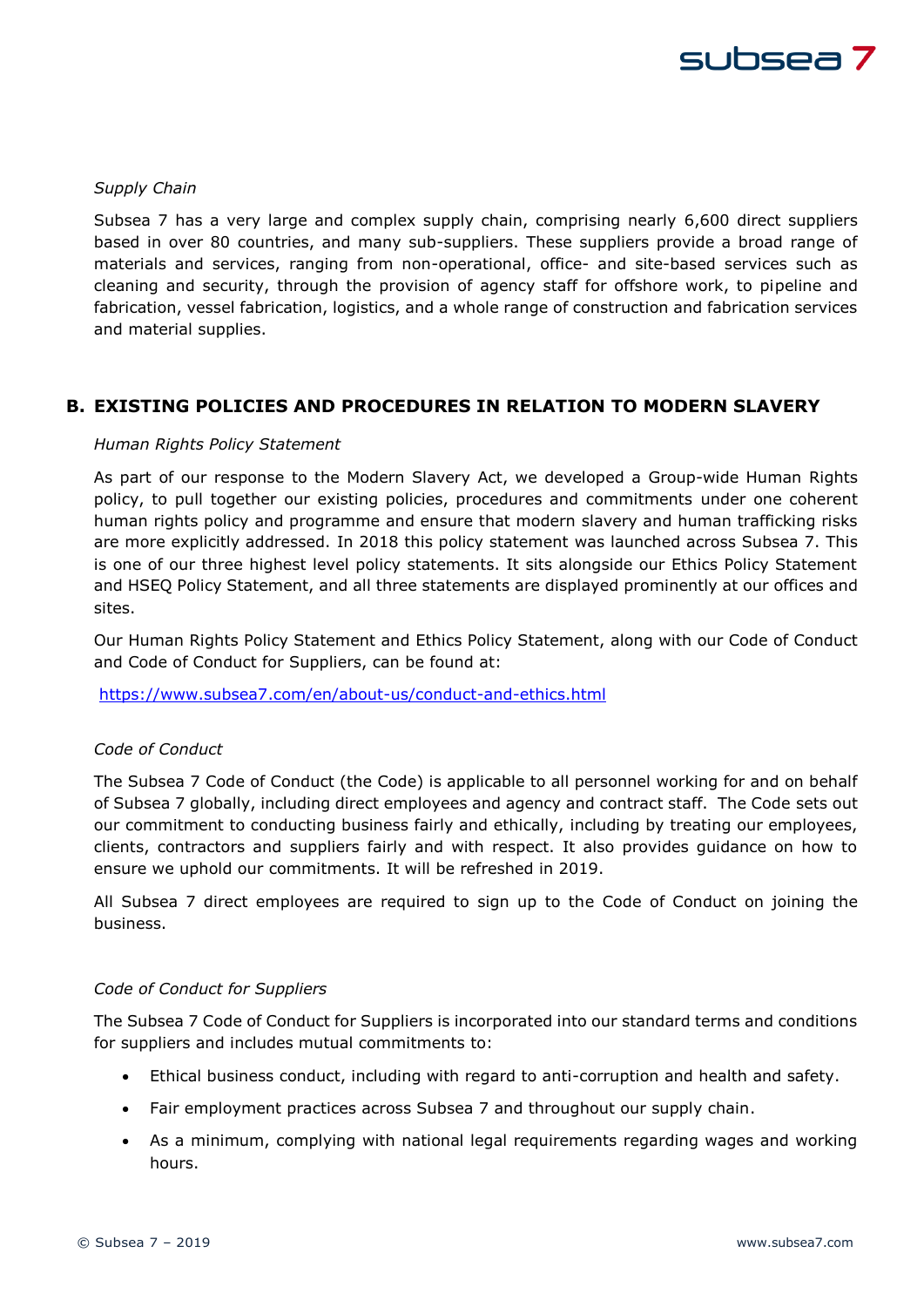

- Support for the International Labour Organisation's standards regarding child labour and minimum age.
- Uphold the same standards when dealing with employees, contract staff and subcontractors.

#### *Supply Chain Management Procedures*

We have robust pre-qualification procedures for our direct suppliers, and for suppliers from highrisk countries this includes a risk screening and due diligence process. They are contractually required to comply with our policies in relation to safety, quality, environmental and business ethics, including anti-corruption and human rights; and to require their own suppliers to operate to the same standards.

If we became aware of slavery or human trafficking concerns within our supply chain, we would seek to work with the relevant suppliers to improve conditions for their workforce. We would reserve the right to deselect suppliers if they were to fail to make the required improvements within a reasonable timeframe.

#### *Whistle-blowing policy*

Subsea 7 staff and suppliers are encouraged to raise concerns about behaviour inconsistent with the above commitments. We have a whistle-blowing policy and an externally managed *Safecall* confidential reporting line, as well as other channels for raising concerns, all of which are widely communicated. We also have procedures for investigating concerns reported via these channels.

To date, Subsea 7 has received no reports of concerns regarding slavery or human trafficking in our operations (including our supply chain). If any such issues were reported to us, we would undertake an urgent thorough investigation into the concerns raised under the supervision of the Executive Ethics Committee. If the investigation confirmed the concerns, we would put in place robust action plans to address the issue and protect the victims.

## **C. RESPONDING TO THE MODERN SLAVERY ACT**

At the direction of the Executive Ethics Committee, Subsea 7 has established a cross-functional working group, under the sponsorship of the Executive Director of Human Resources and the General Counsel, to assess and respond to the requirements of the Modern Slavery Act 2015. The members of that working group include the Subsea 7 group heads of Supply Chain Management, Corporate Human Resources, Offshore Staffing, and Compliance and Ethics.

In 2017 we engaged *GoodCorporation* to provide independent, expert advice, and to help us deliver training and design and perform a risk assessment. *GoodCorporation* is a firm that specialises in helping organisations to assess and manage corporate responsibility and business ethics risks, including human rights and corruption risks.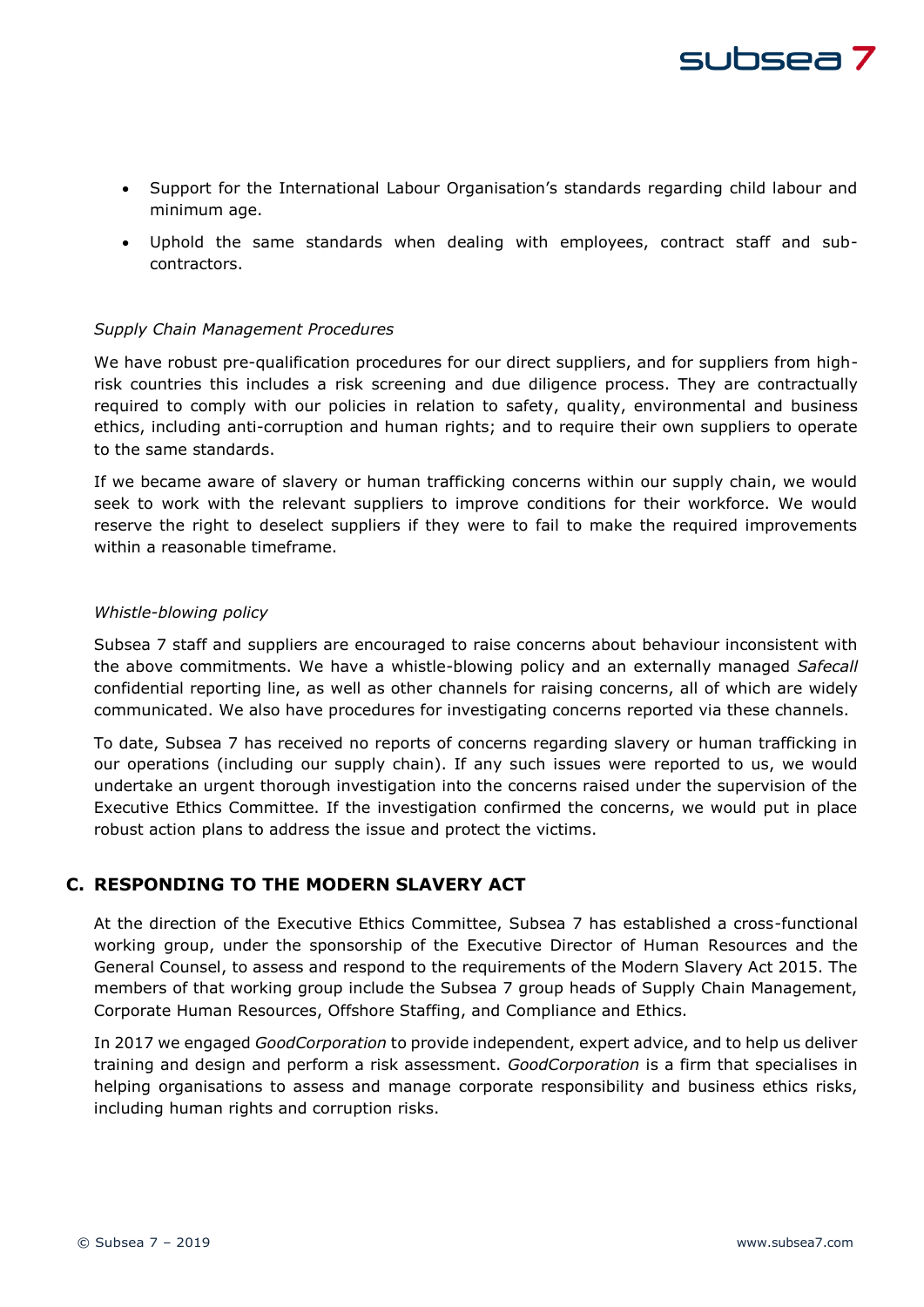# subsea 7

We have:

- Developed a human rights and modern slavery compliance clause for insertion in contracts with suppliers.
- Developed human rights and modern slavery questions for insertion in our supplier due diligence questionnaire.
- Included human rights and adverse media alerts in the tool that we use to screen mediumand high-risk suppliers.
- With help from *GoodCorporation* and input from key stakeholders across our business and most of our key geographies, conducted a risk assessment to help us identify categories of staff and supplier that might constitute a higher modern slavery risk. This risk assessment included direct suppliers to Subsea 7, and it also considered where risks might exist further down the supply-chain.
- With *GoodCorporation*'s help, delivered a half-day education workshop attended by key managers within Human Resources and Supply Chain Management. Further training will be provided as and when we identify other individuals and roles most likely to be in a position to identify and address potential modern slavery risks.

## **D. ASSESSMENT OF MODERN SLAVERY RISKS IN OUR OWN ORGANISATION AND OUR SUPPLY CHAIN**

Our risk assessment process will continue to evolve and mature. It has already confirmed that some of our initial assumptions and areas of focus are appropriate, namely:

- The modern slavery risks within our own workforce are generally perceived to be low, but the risks cannot be ignored, and we need to do more work to be sure that we have assessed the risks correctly and have taken the right steps to mitigate or guard against them.
- Despite the above:
	- $\circ$  Staff sourced from external agencies to work in our offshore operations may represent a risk, especially where those agencies are based in, or source people from high-risk countries.
	- $\circ$  Suppliers that manage staff working on Subsea 7 sites to provide certain services, such as catering, security, cleaning etc. may be relatively high risk, even in countries considered low risk.
- Suppliers of certain materials tend to be higher risk than many of our suppliers of services, as they may have long, opaque supply chains, which are much harder to assess and gain assurance about.
- Vessel fabrication services is a category that warrants further careful assessment, as such services can involve tough working conditions, subcontracting of work and a complex supply chain, and they represent a very significant amount of expenditure by Subsea 7.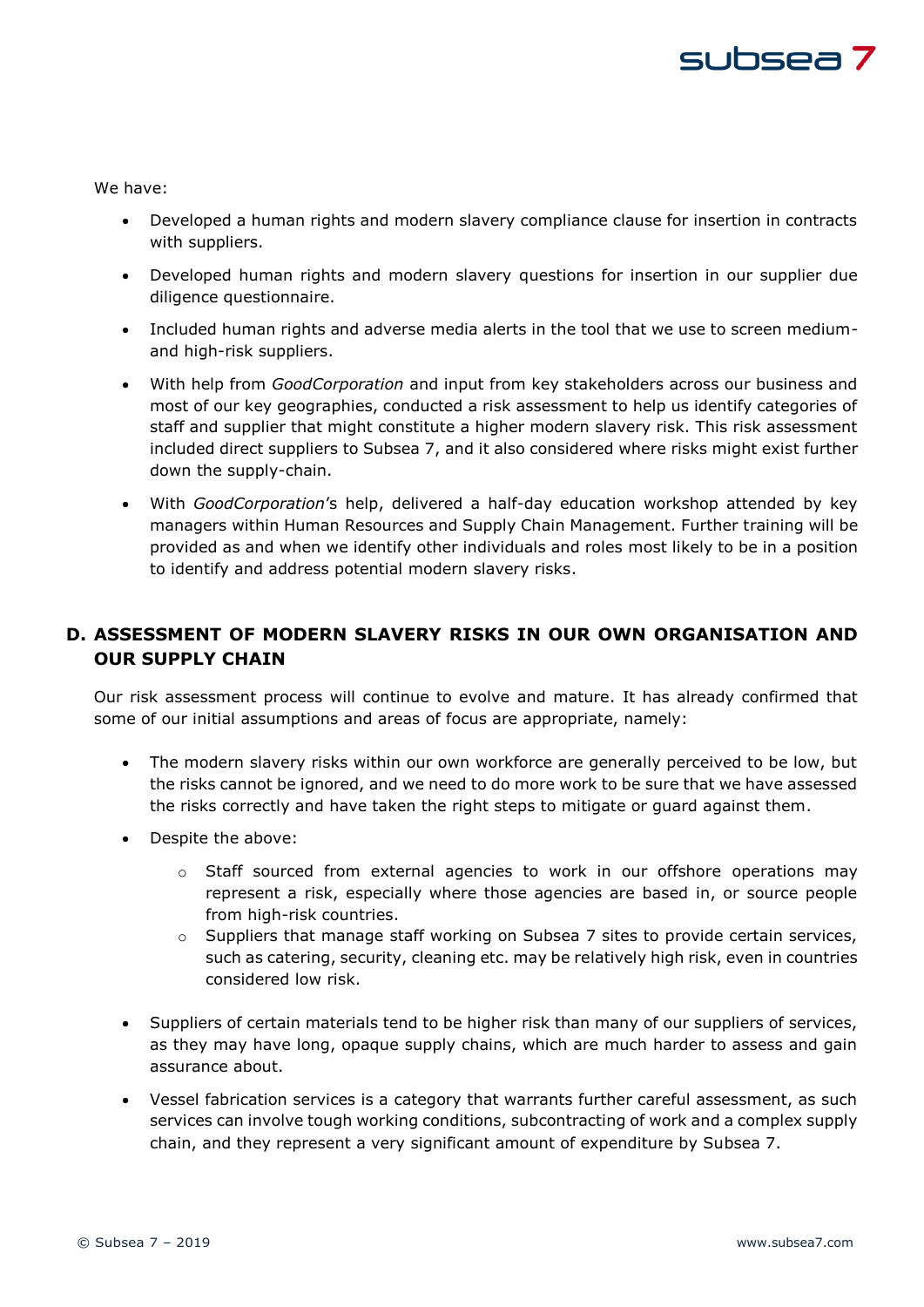

- Two thirds of the 80 countries in which our suppliers are based are considered high-risk from a human rights and modern slavery perspective.
- The map of countries that are considered medium or high risk from a modern slavery perspective correlates to a significant extent with the Transparency International Corruption Perceptions Index, on the basis of which our supply chain management procedures already categorise suppliers as high- or medium-risk. This substantial correlation has made it easier for us to integrate slavery and human trafficking risk assessment (including due diligence questionnaires and online screening) and risk mitigation steps into what is a mature suite of supply chain management procedures. As our approach to identifying and managing modern slavery risk matures, we will take a more granular approach, including identifying countries and supplier categories that present a lower corruption risk but a higher modern slavery risk and may thus warrant special treatment.
- Although we cannot ignore risks further down our supply chain, in the short term we continue to prioritise our direct suppliers, and also suppliers and categories of supply that represent significant areas of expenditure.

As our programme develops, we will provide further updates to this statement.

Pay.

**Jean Cahuzac Chief Executive Officer, Subsea 7 30 June 2019**